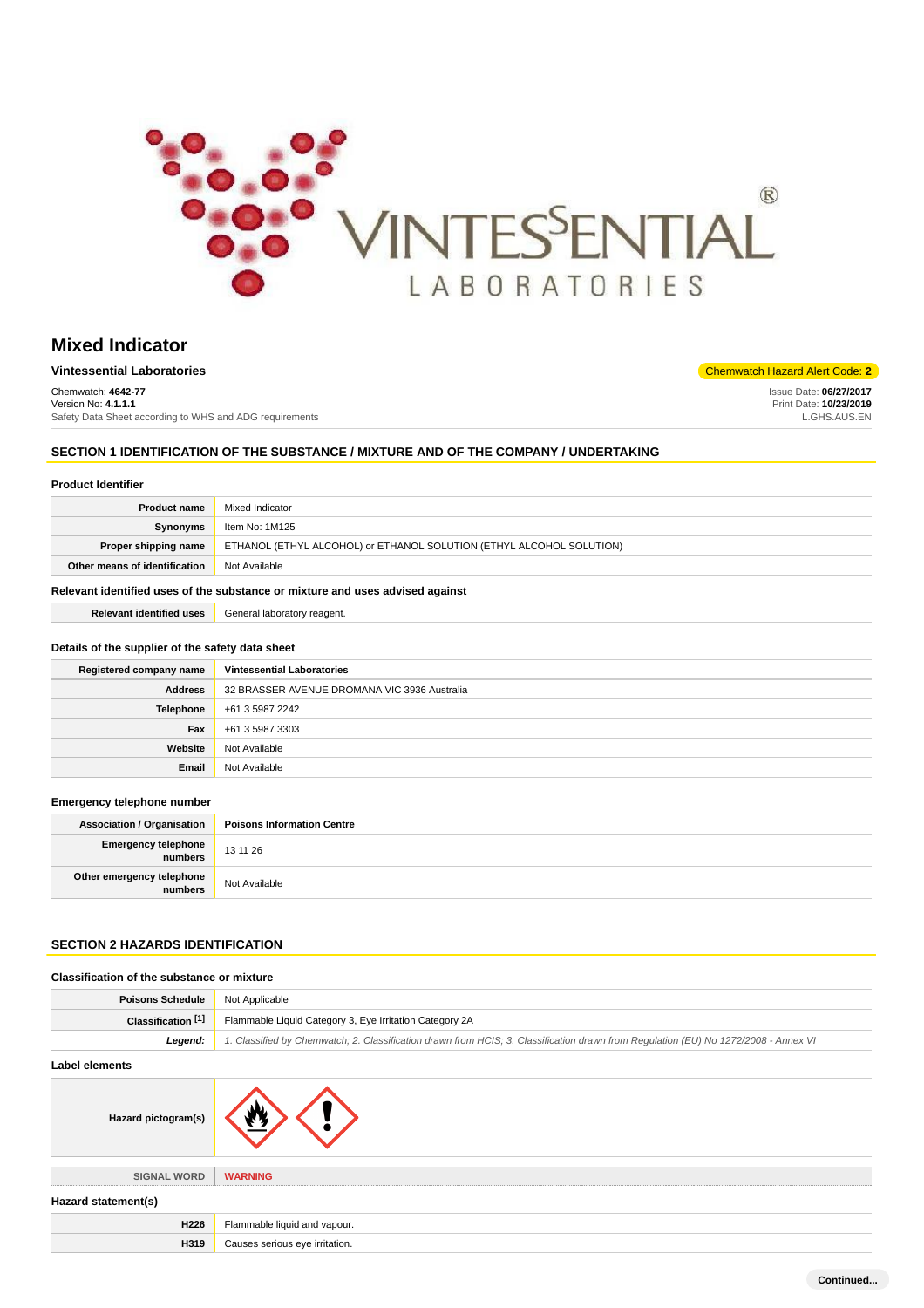## **Precautionary statement(s) Prevention**

| P210 | Keep away from heat/sparks/open flames/hot surfaces. - No smoking.                |
|------|-----------------------------------------------------------------------------------|
| P233 | Keep container tightly closed.                                                    |
| P240 | Ground/bond container and receiving equipment.                                    |
| P241 | Use explosion-proof electrical/ventilating/lighting/intrinsically safe equipment. |
| P242 | Use only non-sparking tools.                                                      |
| P243 | Take precautionary measures against static discharge.                             |
| P280 | Wear protective gloves/protective clothing/eye protection/face protection.        |

## **Precautionary statement(s) Response**

| P370+P378      | In case of fire: Use alcohol resistant foam or fine spray/water fog for extinction.                                              |
|----------------|----------------------------------------------------------------------------------------------------------------------------------|
| P305+P351+P338 | IF IN EYES: Rinse cautiously with water for several minutes. Remove contact lenses, if present and easy to do. Continue rinsing. |
| P337+P313      | If eye irritation persists: Get medical advice/attention.                                                                        |
| P303+P361+P353 | IF ON SKIN (or hair): Remove/Take off immediately all contaminated clothing. Rinse skin with water/shower.                       |

#### **Precautionary statement(s) Storage**

| P403+P235 | Store in a well-ventilated place. Keep cool. |
|-----------|----------------------------------------------|
|           |                                              |

## **Precautionary statement(s) Disposal**

**P501** Dispose of contents/container to authorised hazardous or special waste collection point in accordance with any local regulation.

# **SECTION 3 COMPOSITION / INFORMATION ON INGREDIENTS**

#### **Substances**

See section below for composition of Mixtures

# **Mixtures**

| <b>CAS No</b> | %[weight] | <b>Name</b>      |
|---------------|-----------|------------------|
| 64-17-5       | $30 - 60$ | ethanol          |
| Not Available | $0 - 10$  | dyes unregulated |
| 7732-18-5     | $30 - 60$ | water            |

#### **SECTION 4 FIRST AID MEASURES**

| Description of first aid measures |                                                                                                                                                                                                                                                                                                                                                                                                                                                                                                                                                                                                                                                            |  |
|-----------------------------------|------------------------------------------------------------------------------------------------------------------------------------------------------------------------------------------------------------------------------------------------------------------------------------------------------------------------------------------------------------------------------------------------------------------------------------------------------------------------------------------------------------------------------------------------------------------------------------------------------------------------------------------------------------|--|
| <b>Eye Contact</b>                | If this product comes in contact with the eyes:<br>▶ Wash out immediately with fresh running water.<br>Ensure complete irrigation of the eye by keeping eyelids apart and away from eye and moving the eyelids by occasionally lifting the upper<br>and lower lids.<br>▶ Seek medical attention without delay; if pain persists or recurs seek medical attention.<br>▶ Removal of contact lenses after an eye injury should only be undertaken by skilled personnel.                                                                                                                                                                                       |  |
| <b>Skin Contact</b>               | If skin contact occurs:<br>Inmediately remove all contaminated clothing, including footwear.<br>Flush skin and hair with running water (and soap if available).<br>▶ Seek medical attention in event of irritation.                                                                                                                                                                                                                                                                                                                                                                                                                                        |  |
| Inhalation                        | If fumes or combustion products are inhaled remove from contaminated area.<br>Lay patient down. Keep warm and rested.<br>▶ Prostheses such as false teeth, which may block airway, should be removed, where possible, prior to initiating first aid procedures.<br>Apply artificial respiration if not breathing, preferably with a demand valve resuscitator, bag-valve mask device, or pocket mask as trained.<br>Perform CPR if necessary.<br>Transport to hospital, or doctor.                                                                                                                                                                         |  |
| Ingestion                         | For advice, contact a Poisons Information Centre or a doctor at once.<br>• Urgent hospital treatment is likely to be needed.<br>If swallowed do <b>NOT</b> induce vomiting.<br>If vomiting occurs, lean patient forward or place on left side (head-down position, if possible) to maintain open airway and prevent aspiration.<br>• Observe the patient carefully.<br>▶ Never give liquid to a person showing signs of being sleepy or with reduced awareness; i.e. becoming unconscious.<br>• Give water to rinse out mouth, then provide liquid slowly and as much as casualty can comfortably drink.<br>Transport to hospital or doctor without delay. |  |

#### **Indication of any immediate medical attention and special treatment needed**

#### Treat symptomatically.

For acute or short term repeated exposures to ethanol:

- Acute ingestion in non-tolerant patients usually responds to supportive care with special attention to prevention of aspiration, replacement of fluid and correction of nutritional deficiencies (magnesium, thiamine pyridoxine, Vitamins C and K).
- Give 50% dextrose (50-100 ml) IV to obtunded patients following blood draw for glucose determination.
- Comatose patients should be treated with initial attention to airway, breathing, circulation and drugs of immediate importance (glucose, thiamine).
- Decontamination is probably unnecessary more than 1 hour after a single observed ingestion. Cathartics and charcoal may be given but are probably not effective in single ingestions.
- Fructose administration is contra-indicated due to side effects.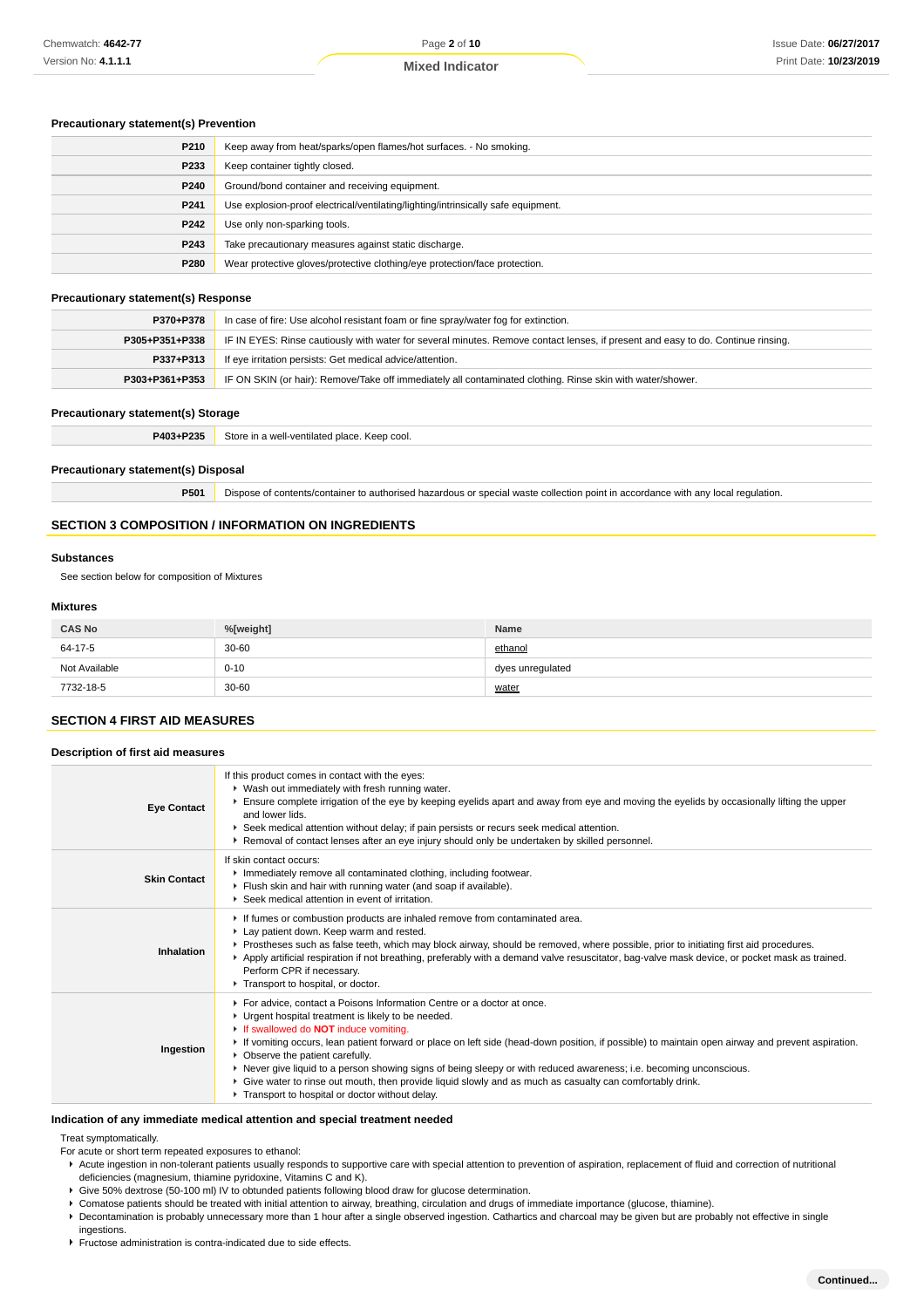# **SECTION 5 FIREFIGHTING MEASURES**

#### **Extinguishing media**

- Water spray or fog.
- Foam.
- ▶ Dry chemical powder.
- ▶ BCF (where regulations permit).
- ▶ Carbon dioxide.

#### **Special hazards arising from the substrate or mixture**

| <b>Fire Incompatibility</b>    | Avoid contamination with strong oxidising agents as ignition may result                                                                                                                                                                                                                                                                                                                                                                                                                                                                                                                                                                                    |  |  |
|--------------------------------|------------------------------------------------------------------------------------------------------------------------------------------------------------------------------------------------------------------------------------------------------------------------------------------------------------------------------------------------------------------------------------------------------------------------------------------------------------------------------------------------------------------------------------------------------------------------------------------------------------------------------------------------------------|--|--|
| <b>Advice for firefighters</b> |                                                                                                                                                                                                                                                                                                                                                                                                                                                                                                                                                                                                                                                            |  |  |
| <b>Fire Fighting</b>           | Alert Fire Brigade and tell them location and nature of hazard.<br>• May be violently or explosively reactive.<br>▶ Wear breathing apparatus plus protective gloves.<br>Prevent, by any means available, spillage from entering drains or water course.<br>If safe, switch off electrical equipment until vapour fire hazard removed.<br>► Use water delivered as a fine spray to control fire and cool adjacent area.<br>Avoid spraying water onto liquid pools.<br>DO NOT approach containers suspected to be hot.<br>Cool fire exposed containers with water spray from a protected location.<br>If safe to do so, remove containers from path of fire. |  |  |
| <b>Fire/Explosion Hazard</b>   | Liquid and vapour are flammable.<br>Moderate fire hazard when exposed to heat or flame.<br>• Vapour forms an explosive mixture with air.<br>• Moderate explosion hazard when exposed to heat or flame.<br>▶ Vapour may travel a considerable distance to source of ignition.<br>► Heating may cause expansion or decomposition leading to violent rupture of containers.<br>• On combustion, may emit toxic fumes of carbon monoxide (CO).<br>Combustion products include:<br>carbon dioxide (CO2)<br>other pyrolysis products typical of burning organic material.                                                                                        |  |  |
| <b>HAZCHEM</b>                 | •2Y                                                                                                                                                                                                                                                                                                                                                                                                                                                                                                                                                                                                                                                        |  |  |

## **SECTION 6 ACCIDENTAL RELEASE MEASURES**

#### **Personal precautions, protective equipment and emergency procedures**

See section 8

#### **Environmental precautions**

See section 12

#### **Methods and material for containment and cleaning up**

| <b>Minor Spills</b> | ▶ Remove all ignition sources.<br>• Clean up all spills immediately.<br>Avoid breathing vapours and contact with skin and eyes.<br>► Control personal contact with the substance, by using protective equipment.<br>▶ Contain and absorb small quantities with vermiculite or other absorbent material.<br>$\triangleright$ Wipe up.<br>• Collect residues in a flammable waste container.                                                                                                                                                                                                                                                                                                                                                                                                                                                                                                                                                                        |
|---------------------|-------------------------------------------------------------------------------------------------------------------------------------------------------------------------------------------------------------------------------------------------------------------------------------------------------------------------------------------------------------------------------------------------------------------------------------------------------------------------------------------------------------------------------------------------------------------------------------------------------------------------------------------------------------------------------------------------------------------------------------------------------------------------------------------------------------------------------------------------------------------------------------------------------------------------------------------------------------------|
| <b>Major Spills</b> | Clear area of personnel and move upwind.<br>Alert Fire Brigade and tell them location and nature of hazard.<br>• May be violently or explosively reactive.<br>▶ Wear breathing apparatus plus protective gloves.<br>▶ Prevent, by any means available, spillage from entering drains or water course.<br>▶ No smoking, naked lights or ignition sources.<br>$\blacktriangleright$ Increase ventilation.<br>▶ Stop leak if safe to do so.<br>▶ Water spray or fog may be used to disperse / absorb vapour.<br>Contain spill with sand, earth or vermiculite.<br>Use only spark-free shovels and explosion proof equipment.<br>• Collect recoverable product into labelled containers for recycling.<br>Absorb remaining product with sand, earth or vermiculite.<br>• Collect solid residues and seal in labelled drums for disposal.<br>▶ Wash area and prevent runoff into drains.<br>If contamination of drains or waterways occurs, advise emergency services. |

Personal Protective Equipment advice is contained in Section 8 of the SDS.

## **SECTION 7 HANDLING AND STORAGE**

| Precautions for safe handling |                                                                                                                                                                                                                                                                     |  |
|-------------------------------|---------------------------------------------------------------------------------------------------------------------------------------------------------------------------------------------------------------------------------------------------------------------|--|
| Safe handling                 | Avoid all personal contact, including inhalation.<br>Wear protective clothing when risk of overexposure occurs.<br>Use in a well-ventilated area.<br>Prevent concentration in hollows and sumps.<br>DO NOT enter confined spaces until atmosphere has been checked. |  |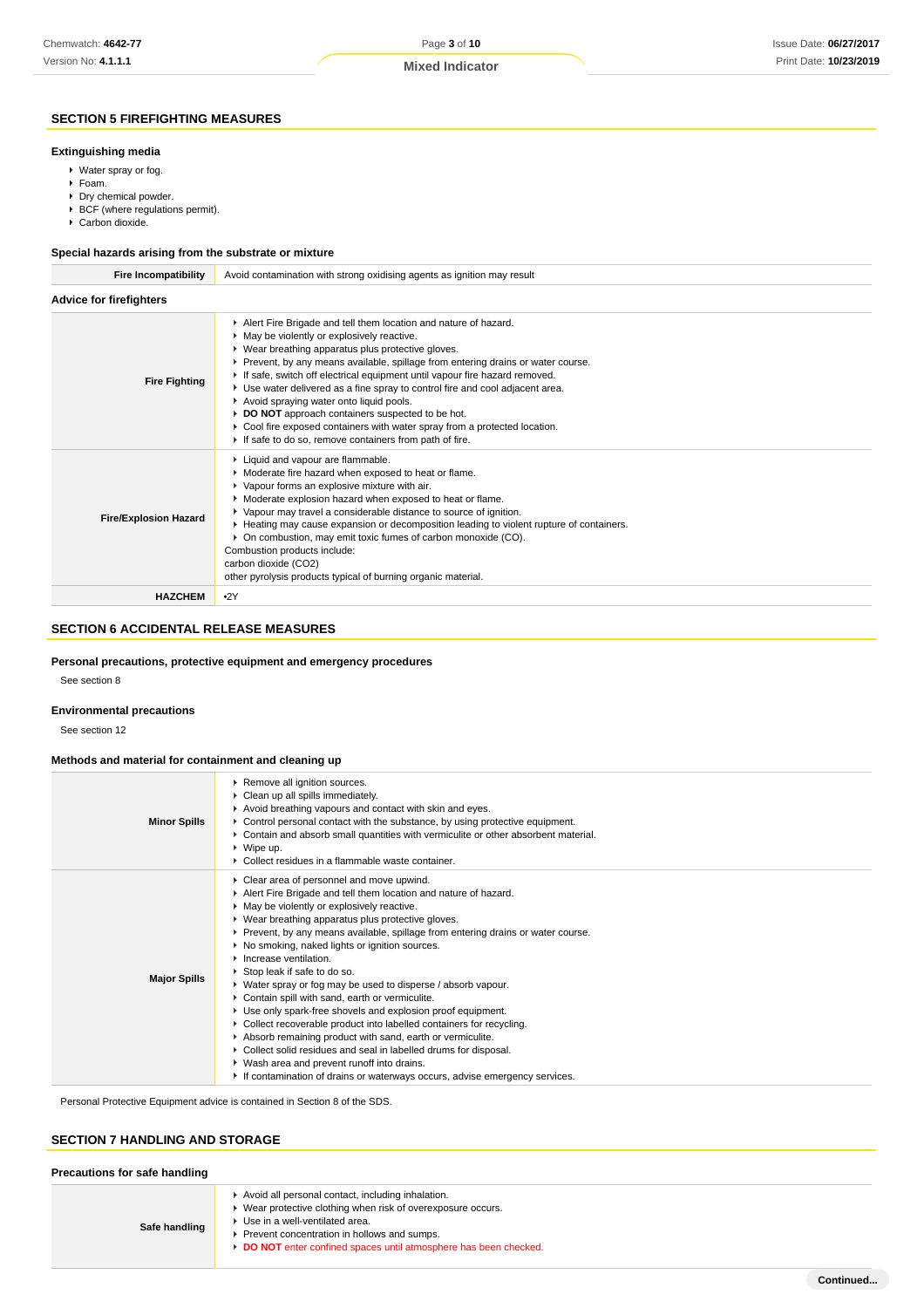| Avoid smoking, naked lights or ignition sources.                                                                                                               |  |
|----------------------------------------------------------------------------------------------------------------------------------------------------------------|--|
| Avoid generation of static electricity.                                                                                                                        |  |
| DO NOT use plastic buckets.                                                                                                                                    |  |
| Earth all lines and equipment.                                                                                                                                 |  |
| Use spark-free tools when handling.                                                                                                                            |  |
| Avoid contact with incompatible materials.                                                                                                                     |  |
| V When handling, DO NOT eat, drink or smoke.                                                                                                                   |  |
| ▶ Keep containers securely sealed when not in use.                                                                                                             |  |
| Avoid physical damage to containers.                                                                                                                           |  |
| Always wash hands with soap and water after handling.                                                                                                          |  |
| ▶ Work clothes should be laundered separately.                                                                                                                 |  |
| Use good occupational work practice.                                                                                                                           |  |
| ▶ Observe manufacturer's storage and handling recommendations contained within this SDS.                                                                       |  |
| Atmosphere should be regularly checked against established exposure standards to ensure safe working conditions.                                               |  |
| DO NOT allow clothing wet with material to stay in contact with skin                                                                                           |  |
| Store in original containers in approved flammable liquid storage area.                                                                                        |  |
| Store away from incompatible materials in a cool, dry, well-ventilated area.                                                                                   |  |
| DO NOT store in pits, depressions, basements or areas where vapours may be trapped.                                                                            |  |
| ▶ No smoking, naked lights, heat or ignition sources.                                                                                                          |  |
| ► Storage areas should be clearly identified, well illuminated, clear of obstruction and accessible only to trained and authorised personnel -                 |  |
| adequate security must be provided so that unauthorised personnel do not have access.                                                                          |  |
| ▶ Store according to applicable regulations for flammable materials for storage tanks, containers, piping, buildings, rooms, cabinets, allowable               |  |
| quantities and minimum storage distances.                                                                                                                      |  |
| ▶ Use non-sparking ventilation systems, approved explosion proof equipment and intrinsically safe electrical systems.                                          |  |
| Other information<br>► Have appropriate extinguishing capability in storage area (e.g. portable fire extinguishers - dry chemical, foam or carbon dioxide) and |  |
| flammable gas detectors.                                                                                                                                       |  |
| ▶ Keep adsorbents for leaks and spills readily available.                                                                                                      |  |
| Protect containers against physical damage and check regularly for leaks.                                                                                      |  |
| ▶ Observe manufacturer's storage and handling recommendations contained within this SDS.                                                                       |  |
| In addition, for tank storages (where appropriate):                                                                                                            |  |
| Store in grounded, properly designed and approved vessels and away from incompatible materials.                                                                |  |
| ▶ For bulk storages, consider use of floating roof or nitrogen blanketed vessels; where venting to atmosphere is possible, equip storage tank                  |  |
| vents with flame arrestors; inspect tank vents during winter conditions for vapour/ ice build-up.                                                              |  |
| Storage tanks should be above ground and diked to hold entire contents.                                                                                        |  |

**Conditions for safe storage, including any incompatibilities**

| Suitable container      | Glass container is suitable for laboratory quantities |
|-------------------------|-------------------------------------------------------|
| Storage incompatibility | I reaction with oxidising agents                      |

## **SECTION 8 EXPOSURE CONTROLS / PERSONAL PROTECTION**

# **Control parameters**

## **OCCUPATIONAL EXPOSURE LIMITS (OEL)**

| <b>INGREDIENT DATA</b> |  |
|------------------------|--|
|------------------------|--|

| <b>Source</b>                | <b>Ingredient</b> | <b>Material name</b> | <b>TWA</b>            | STEL          | Peak          | <b>Notes</b>  |
|------------------------------|-------------------|----------------------|-----------------------|---------------|---------------|---------------|
| Australia Exposure Standards | ethanol           | Ethyl alcohol        | 1000 ppm / 1880 mg/m3 | Not Available | Not Available | Not Available |
|                              |                   |                      |                       |               |               |               |

# **EMERGENCY LIMITS**

| Ingredient | <b>Material name</b>                      | TEEL-1 |               | TEEL-2              | TEEL-3    |  |
|------------|-------------------------------------------|--------|---------------|---------------------|-----------|--|
| ethanol    | Ethyl alcohol; (Ethanol)<br>Not Available |        |               | Not Available       | 15000 ppm |  |
|            |                                           |        |               |                     |           |  |
| Ingredient | <b>Original IDLH</b>                      |        |               | <b>Revised IDLH</b> |           |  |
| ethanol    | 3,300 ppm                                 |        | Not Available |                     |           |  |
| water      | Not Available                             |        | Not Available |                     |           |  |

## **MATERIAL DATA**

#### **Exposure controls**

| Appropriate engineering<br>controls | Engineering controls are used to remove a hazard or place a barrier between the worker and the hazard. Well-designed engineering controls can<br>be highly effective in protecting workers and will typically be independent of worker interactions to provide this high level of protection.<br>The basic types of engineering controls are:<br>Process controls which involve changing the way a job activity or process is done to reduce the risk.<br>Enclosure and/or isolation of emission source which keeps a selected hazard "physically" away from the worker and ventilation that strategically<br>"adds" and "removes" air in the work environment. Ventilation can remove or dilute an air contaminant if designed properly. The design of a<br>ventilation system must match the particular process and chemical or contaminant in use.<br>Employers may need to use multiple types of controls to prevent employee overexposure.<br>For flammable liquids and flammable gases, local exhaust ventilation or a process enclosure ventilation system may be required. Ventilation<br>equipment should be explosion-resistant.<br>Air contaminants generated in the workplace possess varying "escape" velocities which, in turn, determine the "capture velocities" of fresh<br>circulating air required to effectively remove the contaminant. |                                              |
|-------------------------------------|--------------------------------------------------------------------------------------------------------------------------------------------------------------------------------------------------------------------------------------------------------------------------------------------------------------------------------------------------------------------------------------------------------------------------------------------------------------------------------------------------------------------------------------------------------------------------------------------------------------------------------------------------------------------------------------------------------------------------------------------------------------------------------------------------------------------------------------------------------------------------------------------------------------------------------------------------------------------------------------------------------------------------------------------------------------------------------------------------------------------------------------------------------------------------------------------------------------------------------------------------------------------------------------------------------------------------------------------------------------|----------------------------------------------|
|                                     | Type of Contaminant:                                                                                                                                                                                                                                                                                                                                                                                                                                                                                                                                                                                                                                                                                                                                                                                                                                                                                                                                                                                                                                                                                                                                                                                                                                                                                                                                         | Air Speed:                                   |
|                                     | solvent, vapours, degreasing etc., evaporating from tank (in still air).                                                                                                                                                                                                                                                                                                                                                                                                                                                                                                                                                                                                                                                                                                                                                                                                                                                                                                                                                                                                                                                                                                                                                                                                                                                                                     | $0.25 - 0.5$ m/s<br>$(50-100)$<br>$f/min.$ ) |
|                                     |                                                                                                                                                                                                                                                                                                                                                                                                                                                                                                                                                                                                                                                                                                                                                                                                                                                                                                                                                                                                                                                                                                                                                                                                                                                                                                                                                              |                                              |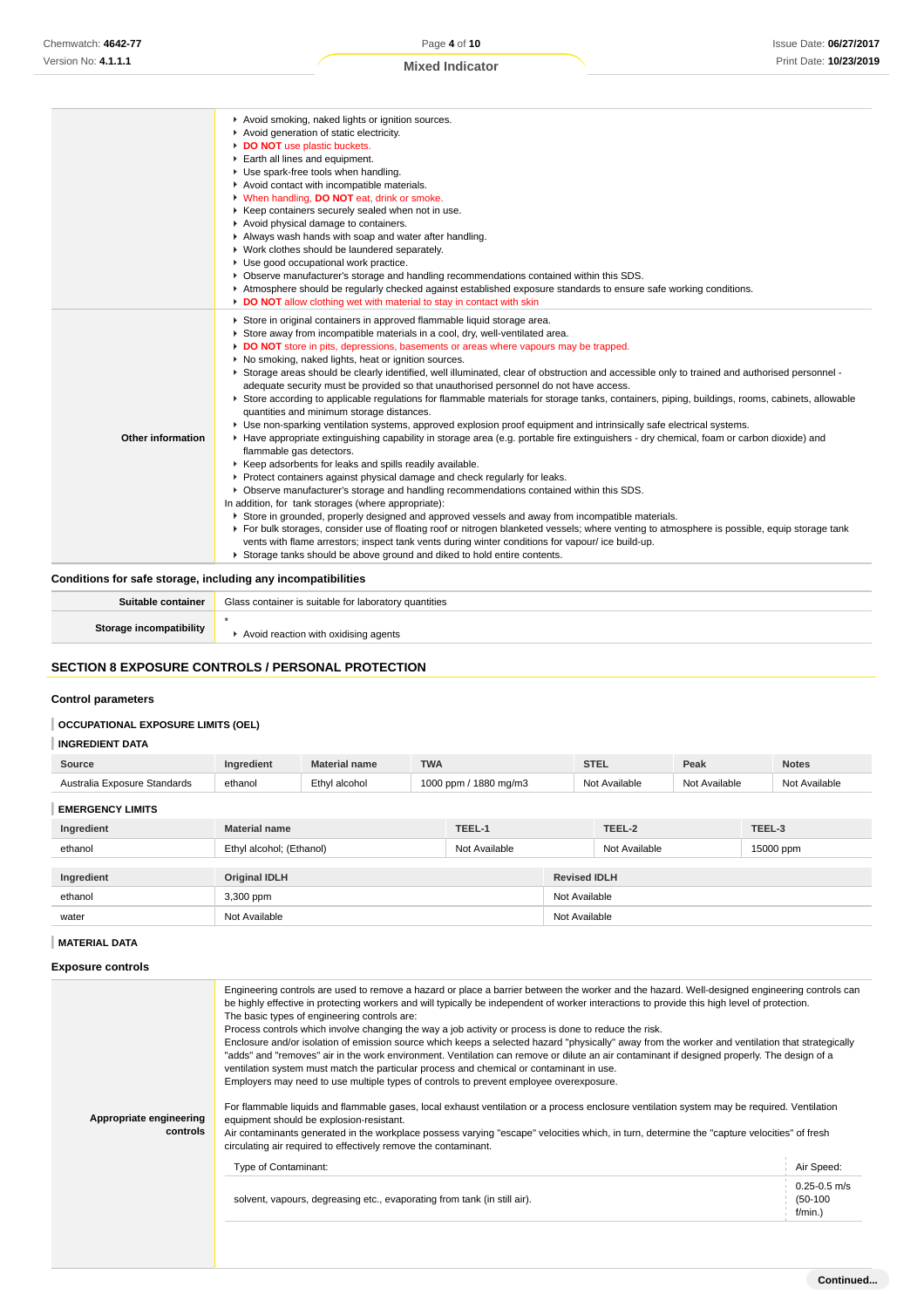|                            | $0.5 - 1$ m/s<br>aerosols, fumes from pouring operations, intermittent container filling, low speed conveyer transfers, welding, spray drift,<br>$(100 - 200)$<br>plating acid fumes, pickling (released at low velocity into zone of active generation)<br>f/min.)                                                                                                                                                                                                                                                                                                                                                                                                                                                                                                                                                             |                                                                                                                                                                                                                                                                                                                                                                                                                                                                                                                                                                                                                                                                                                                                                                                                                                                                             |  |  |  |
|----------------------------|---------------------------------------------------------------------------------------------------------------------------------------------------------------------------------------------------------------------------------------------------------------------------------------------------------------------------------------------------------------------------------------------------------------------------------------------------------------------------------------------------------------------------------------------------------------------------------------------------------------------------------------------------------------------------------------------------------------------------------------------------------------------------------------------------------------------------------|-----------------------------------------------------------------------------------------------------------------------------------------------------------------------------------------------------------------------------------------------------------------------------------------------------------------------------------------------------------------------------------------------------------------------------------------------------------------------------------------------------------------------------------------------------------------------------------------------------------------------------------------------------------------------------------------------------------------------------------------------------------------------------------------------------------------------------------------------------------------------------|--|--|--|
|                            | direct spray, spray painting in shallow booths, drum filling, conveyer loading, crusher dusts, gas discharge (active<br>generation into zone of rapid air motion)                                                                                                                                                                                                                                                                                                                                                                                                                                                                                                                                                                                                                                                               |                                                                                                                                                                                                                                                                                                                                                                                                                                                                                                                                                                                                                                                                                                                                                                                                                                                                             |  |  |  |
|                            | Within each range the appropriate value depends on:                                                                                                                                                                                                                                                                                                                                                                                                                                                                                                                                                                                                                                                                                                                                                                             |                                                                                                                                                                                                                                                                                                                                                                                                                                                                                                                                                                                                                                                                                                                                                                                                                                                                             |  |  |  |
|                            | Upper end of the range<br>Lower end of the range<br>1: Room air currents minimal or favourable to capture<br>1: Disturbing room air currents                                                                                                                                                                                                                                                                                                                                                                                                                                                                                                                                                                                                                                                                                    |                                                                                                                                                                                                                                                                                                                                                                                                                                                                                                                                                                                                                                                                                                                                                                                                                                                                             |  |  |  |
|                            |                                                                                                                                                                                                                                                                                                                                                                                                                                                                                                                                                                                                                                                                                                                                                                                                                                 |                                                                                                                                                                                                                                                                                                                                                                                                                                                                                                                                                                                                                                                                                                                                                                                                                                                                             |  |  |  |
|                            | 2: Contaminants of low toxicity or of nuisance value only.                                                                                                                                                                                                                                                                                                                                                                                                                                                                                                                                                                                                                                                                                                                                                                      | 2: Contaminants of high toxicity                                                                                                                                                                                                                                                                                                                                                                                                                                                                                                                                                                                                                                                                                                                                                                                                                                            |  |  |  |
|                            | 3: Intermittent, low production.                                                                                                                                                                                                                                                                                                                                                                                                                                                                                                                                                                                                                                                                                                                                                                                                | 3: High production, heavy use                                                                                                                                                                                                                                                                                                                                                                                                                                                                                                                                                                                                                                                                                                                                                                                                                                               |  |  |  |
|                            | 4: Large hood or large air mass in motion                                                                                                                                                                                                                                                                                                                                                                                                                                                                                                                                                                                                                                                                                                                                                                                       | 4: Small hood-local control only                                                                                                                                                                                                                                                                                                                                                                                                                                                                                                                                                                                                                                                                                                                                                                                                                                            |  |  |  |
|                            | Simple theory shows that air velocity falls rapidly with distance away from the opening of a simple extraction pipe. Velocity generally decreases<br>with the square of distance from the extraction point (in simple cases). Therefore the air speed at the extraction point should be adjusted,<br>accordingly, after reference to distance from the contaminating source. The air velocity at the extraction fan, for example, should be a minimum of<br>1-2 m/s (200-400 f/min.) for extraction of solvents generated in a tank 2 meters distant from the extraction point. Other mechanical<br>considerations, producing performance deficits within the extraction apparatus, make it essential that theoretical air velocities are multiplied by<br>factors of 10 or more when extraction systems are installed or used. |                                                                                                                                                                                                                                                                                                                                                                                                                                                                                                                                                                                                                                                                                                                                                                                                                                                                             |  |  |  |
| <b>Personal protection</b> |                                                                                                                                                                                                                                                                                                                                                                                                                                                                                                                                                                                                                                                                                                                                                                                                                                 |                                                                                                                                                                                                                                                                                                                                                                                                                                                                                                                                                                                                                                                                                                                                                                                                                                                                             |  |  |  |
| Eye and face protection    | Safety glasses with side shields.<br>▶ Chemical goggles.<br>national equivalent]                                                                                                                                                                                                                                                                                                                                                                                                                                                                                                                                                                                                                                                                                                                                                | Contact lenses may pose a special hazard; soft contact lenses may absorb and concentrate irritants. A written policy document, describing<br>the wearing of lenses or restrictions on use, should be created for each workplace or task. This should include a review of lens absorption<br>and adsorption for the class of chemicals in use and an account of injury experience. Medical and first-aid personnel should be trained in<br>their removal and suitable equipment should be readily available. In the event of chemical exposure, begin eye irrigation immediately and<br>remove contact lens as soon as practicable. Lens should be removed at the first signs of eye redness or irritation - lens should be removed in<br>a clean environment only after workers have washed hands thoroughly. [CDC NIOSH Current Intelligence Bulletin 59], [AS/NZS 1336 or |  |  |  |
| <b>Skin protection</b>     | See Hand protection below                                                                                                                                                                                                                                                                                                                                                                                                                                                                                                                                                                                                                                                                                                                                                                                                       |                                                                                                                                                                                                                                                                                                                                                                                                                                                                                                                                                                                                                                                                                                                                                                                                                                                                             |  |  |  |
| Hands/feet protection      | ▶ Wear chemical protective gloves, e.g. PVC.<br>▶ Wear safety footwear or safety gumboots, e.g. Rubber                                                                                                                                                                                                                                                                                                                                                                                                                                                                                                                                                                                                                                                                                                                          |                                                                                                                                                                                                                                                                                                                                                                                                                                                                                                                                                                                                                                                                                                                                                                                                                                                                             |  |  |  |
| <b>Body protection</b>     | See Other protection below                                                                                                                                                                                                                                                                                                                                                                                                                                                                                                                                                                                                                                                                                                                                                                                                      |                                                                                                                                                                                                                                                                                                                                                                                                                                                                                                                                                                                                                                                                                                                                                                                                                                                                             |  |  |  |
| Other protection           | • Overalls.<br>PVC Apron.<br>▶ PVC protective suit may be required if exposure severe.<br>Eyewash unit.<br>Ensure there is ready access to a safety shower.                                                                                                                                                                                                                                                                                                                                                                                                                                                                                                                                                                                                                                                                     |                                                                                                                                                                                                                                                                                                                                                                                                                                                                                                                                                                                                                                                                                                                                                                                                                                                                             |  |  |  |

## **Recommended material(s)**

**GLOVE SELECTION INDEX**

Glove selection is based on a modified presentation of the:

 **"Forsberg Clothing Performance Index".**

 The effect(s) of the following substance(s) are taken into account in the **computergenerated** selection:

Mixed Indicator

| <b>Material</b>       | <b>CPI</b> |
|-----------------------|------------|
| <b>BUTYL</b>          | A          |
| <b>NEOPRENE</b>       | A          |
| <b>NATURAL RUBBER</b> | C          |
| NATURAL+NEOPRENE      | C          |
| <b>NITRILE</b>        | C          |
| NITRILE+PVC           | C          |
| PE/EVAL/PE            | C          |
| <b>PVA</b>            | C          |
| <b>PVC</b>            | C          |
| <b>VITON</b>          | C          |

\* CPI - Chemwatch Performance Index

A: Best Selection

B: Satisfactory; may degrade after 4 hours continuous immersion

C: Poor to Dangerous Choice for other than short term immersion

**NOTE**: As a series of factors will influence the actual performance of the glove, a final selection must be based on detailed observation. -

\* Where the glove is to be used on a short term, casual or infrequent basis, factors such as "feel" or convenience (e.g. disposability), may dictate a choice of gloves which might otherwise be unsuitable following long-term or frequent use. A qualified practitioner should be consulted.

#### **Respiratory protection**

Type A-P Filter of sufficient capacity. (AS/NZS 1716 & 1715, EN 143:2000 & 149:2001, ANSI Z88 or national equivalent)

Where the concentration of gas/particulates in the breathing zone, approaches or exceeds the "Exposure Standard" (or ES), respiratory protection is required. Degree of protection varies with both face-piece and Class of filter; the nature of protection varies with Type of filter.

| <b>Required Minimum</b><br><b>Protection Factor</b> | <b>Half-Face</b><br>Respirator | <b>Full-Face</b><br>Respirator | <b>Powered Air</b><br>Respirator |
|-----------------------------------------------------|--------------------------------|--------------------------------|----------------------------------|
| up to $5 \times ES$                                 | Air-line*                      | A-2 P2                         | A-PAPR-2 P2 ^                    |
| up to $10 \times ES$                                |                                | $A-3P2$                        | -                                |
| $10+ x ES$                                          | ۰                              | Air-line**                     | -                                |

\* - Continuous Flow; \*\* - Continuous-flow or positive pressure demand ^ - Full-face

A(All classes) = Organic vapours, B AUS or B1 = Acid gasses, B2 = Acid gas or hydrogen cyanide(HCN), B3 = Acid gas or hydrogen cyanide(HCN), E = Sulfur dioxide(SO2), G = Agricultural chemicals, K = Ammonia(NH3), Hg = Mercury, NO = Oxides of nitrogen,  $MB =$  Methyl bromide,  $AX =$  Low boiling point organic compounds(below 65 degC)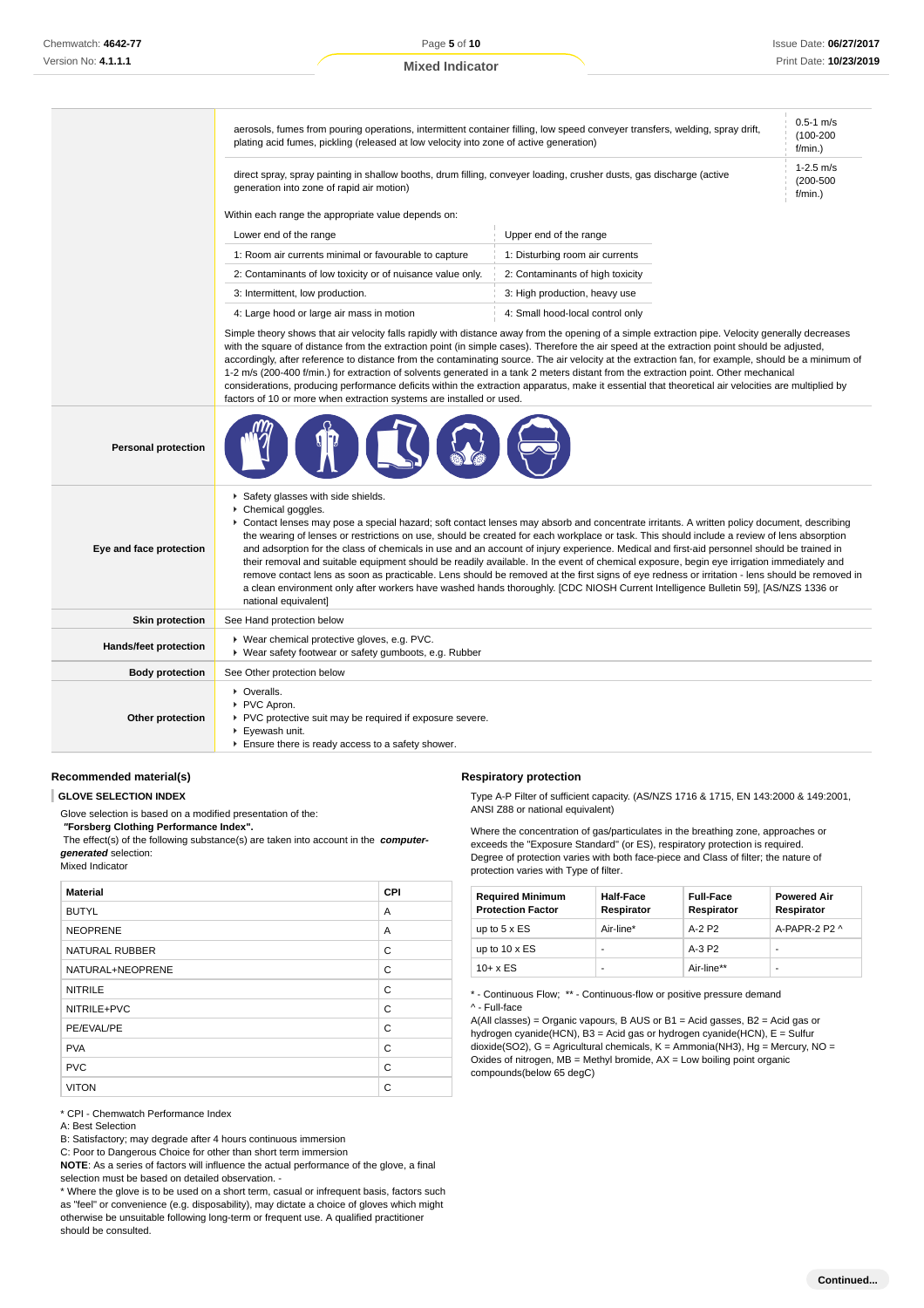## **SECTION 9 PHYSICAL AND CHEMICAL PROPERTIES**

#### **Information on basic physical and chemical properties**

| Appearance                                      | Flammable liquid; mixes with water. |                                            |                |
|-------------------------------------------------|-------------------------------------|--------------------------------------------|----------------|
|                                                 |                                     |                                            |                |
| <b>Physical state</b>                           | Liquid                              | Relative density (Water = $1$ )            | Not Available  |
| Odour                                           | Not Available                       | Partition coefficient n-octanol<br>/ water | Not Available  |
| <b>Odour threshold</b>                          | Not Available                       | Auto-ignition temperature (°C)             | Not Available  |
| pH (as supplied)                                | Not Available                       | Decomposition temperature                  | Not Available  |
| Melting point / freezing point<br>$(^{\circ}C)$ | Not Available                       | Viscosity (cSt)                            | Not Available  |
| Initial boiling point and boiling<br>range (°C) | Not Available                       | Molecular weight (g/mol)                   | Not Applicable |
| Flash point (°C)                                | <61                                 | <b>Taste</b>                               | Not Available  |
| <b>Evaporation rate</b>                         | Not Available                       | <b>Explosive properties</b>                | Not Available  |
| Flammability                                    | Flammable.                          | <b>Oxidising properties</b>                | Not Available  |
| Upper Explosive Limit (%)                       | Not Available                       | Surface Tension (dyn/cm or<br>$mN/m$ )     | Not Available  |
| Lower Explosive Limit (%)                       | Not Available                       | <b>Volatile Component (%vol)</b>           | Not Available  |
| Vapour pressure (kPa)                           | Not Available                       | Gas group                                  | Not Available  |
| Solubility in water                             | Miscible                            | pH as a solution (1%)                      | Not Available  |
| Vapour density $(Air = 1)$                      | Not Available                       | VOC g/L                                    | Not Available  |

# **SECTION 10 STABILITY AND REACTIVITY**

| Reactivity                                 | See section 7                                                                                                                        |
|--------------------------------------------|--------------------------------------------------------------------------------------------------------------------------------------|
| <b>Chemical stability</b>                  | • Unstable in the presence of incompatible materials.<br>▶ Product is considered stable.<br>Hazardous polymerisation will not occur. |
| Possibility of hazardous<br>reactions      | See section 7                                                                                                                        |
| <b>Conditions to avoid</b>                 | See section 7                                                                                                                        |
| Incompatible materials                     | See section 7                                                                                                                        |
| <b>Hazardous decomposition</b><br>products | See section 5                                                                                                                        |

## **SECTION 11 TOXICOLOGICAL INFORMATION**

## **Information on toxicological effects**

| Inhaled             | Inhalation of vapours may cause drowsiness and dizziness. This may be accompanied by narcosis, reduced alertness, loss of reflexes, lack of<br>coordination and vertigo.<br>The most common signs of inhalation overexposure to ethanol, in animals, include ataxia, incoordination and drowsiness for those surviving<br>narcosis. The narcotic dose for rats, after 2 hours of exposure, is 19260 ppm.<br>Acute effects from inhalation of high concentrations of vapour are pulmonary irritation, including coughing, with nausea; central nervous system<br>depression - characterised by headache and dizziness, increased reaction time, fatique and loss of co-ordination |                                                                                                                                                                                                                                                                                                                                                                                                                                                                |  |
|---------------------|----------------------------------------------------------------------------------------------------------------------------------------------------------------------------------------------------------------------------------------------------------------------------------------------------------------------------------------------------------------------------------------------------------------------------------------------------------------------------------------------------------------------------------------------------------------------------------------------------------------------------------------------------------------------------------|----------------------------------------------------------------------------------------------------------------------------------------------------------------------------------------------------------------------------------------------------------------------------------------------------------------------------------------------------------------------------------------------------------------------------------------------------------------|--|
|                     | Accidental ingestion of the material may be damaging to the health of the individual.                                                                                                                                                                                                                                                                                                                                                                                                                                                                                                                                                                                            |                                                                                                                                                                                                                                                                                                                                                                                                                                                                |  |
|                     |                                                                                                                                                                                                                                                                                                                                                                                                                                                                                                                                                                                                                                                                                  | Ingestion of ethanol may produce nausea, vomiting, gastrointestinal bleeding, abdominal pain and diarrhoea. Systemic effects:                                                                                                                                                                                                                                                                                                                                  |  |
|                     | Blood<br>concentration:                                                                                                                                                                                                                                                                                                                                                                                                                                                                                                                                                                                                                                                          | Effects:                                                                                                                                                                                                                                                                                                                                                                                                                                                       |  |
|                     | $<$ 1.5 g/l                                                                                                                                                                                                                                                                                                                                                                                                                                                                                                                                                                                                                                                                      | Mild: Impaired visual acuity, coordination and reaction time, emotional lability                                                                                                                                                                                                                                                                                                                                                                               |  |
| Ingestion           | $1.5 - 3.0$ g/l                                                                                                                                                                                                                                                                                                                                                                                                                                                                                                                                                                                                                                                                  | Moderate: Slurred speech, confusion, ataxia, emotional lability, perceptual and sensation disturbances possible<br>blackout spells, and incoordination with impaired objective performance in standardised tests.<br>Possible diplopia, flushing, tachycardia, sweating and incontinence.<br>Bradypnoea may occur early and tachypnoea may develop in cases of metabollic acidosis, hypoglycaemia and<br>hypokalaemia.<br>CNS depression may progress to coma. |  |
|                     | $3-5$ g/l                                                                                                                                                                                                                                                                                                                                                                                                                                                                                                                                                                                                                                                                        | Severe: Cold clammy skin, hypothermia and hypotension.<br>Atrial fibrillation and atrioventricular block have been reported.<br>Respiratory depression may occur, respiratory failure may follow serious intoxication, aspiration of vomitus may result<br>in pneumonitis and pulmonary oedema.<br>Convulsions due to severe hypoglycaemia may also occur<br>Acute hepatitis may develop.                                                                      |  |
| <b>Skin Contact</b> | Entry into the blood-stream through, for example, cuts, abrasions, puncture wounds or lesions, may produce systemic injury with harmful effects.<br>Examine the skin prior to the use of the material and ensure that any external damage is suitably protected.<br>The material may cause skin irritation after prolonged or repeated exposure and may produce a contact dermatitis (nonallergic). This form of<br>dermatitis is often characterised by skin redness (erythema) and swelling the epidermis. Histologically there may be intercellular oedema of the<br>spongy layer (spongiosis) and intracellular oedema of the epidermis.                                     |                                                                                                                                                                                                                                                                                                                                                                                                                                                                |  |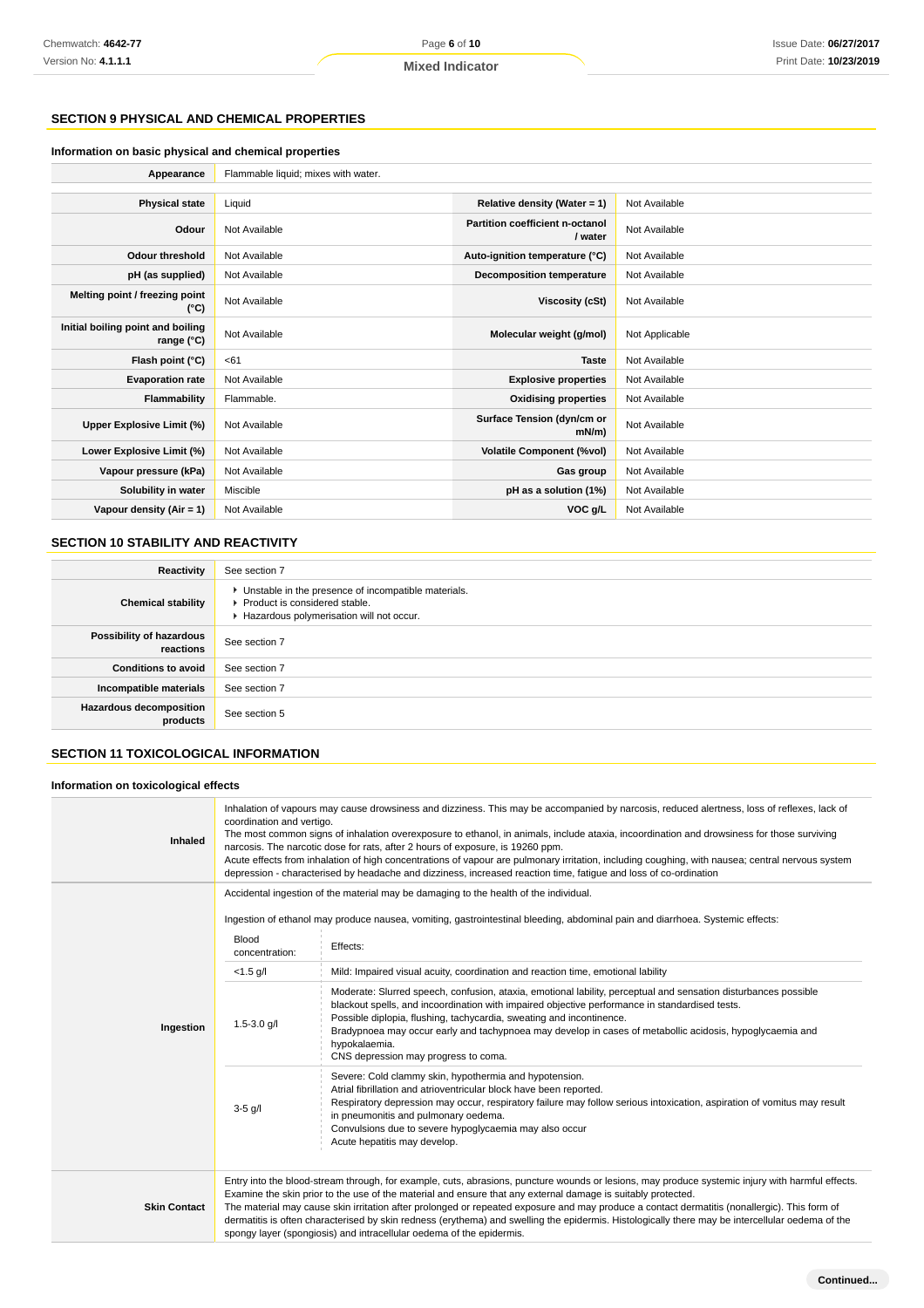**Mixed Indicator**

| Eye     | The material may produce severe irritation to the eye causing pronounced inflammation. Repeated or prolonged exposure to irritants may<br>produce conjunctivitis.<br>Direct contact of the eye with ethanol may cause immediate stinging and burning with reflex closure of the lid and tearing, transient injury of the<br>corneal epithelium and hyperaemia of the conjunctiva. Foreign-body type discomfort may persist for up to 2 days but healing is usually<br>spontaneous and complete.                                                                                                                                                                                                                                                                                                                                                                                                                                                                                                                                                                                                            |
|---------|------------------------------------------------------------------------------------------------------------------------------------------------------------------------------------------------------------------------------------------------------------------------------------------------------------------------------------------------------------------------------------------------------------------------------------------------------------------------------------------------------------------------------------------------------------------------------------------------------------------------------------------------------------------------------------------------------------------------------------------------------------------------------------------------------------------------------------------------------------------------------------------------------------------------------------------------------------------------------------------------------------------------------------------------------------------------------------------------------------|
| Chronic | Limited evidence suggests that repeated or long-term occupational exposure may produce cumulative health effects involving organs or<br>biochemical systems.<br>Long-term exposure to ethanol may result in progressive liver damage with fibrosis or may exacerbate liver injury caused by other agents.<br>Repeated ingestion of ethanol by pregnant women may adversely affect the central nervous system of the developing foetus, producing effects<br>collectively described as foetal alcohol syndrome. These include mental and physical retardation, learning disturbances, motor and language<br>deficiency, behavioural disorders and reduced head size.<br>Consumption of ethanol (in alcoholic beverages) may be linked to the development of Type I hypersensitivities in a small number of individuals.<br>Symptoms, which may appear immediately after consumption, include conjunctivitis, angioedema, dyspnoea, and urticarial rashes. The causative<br>agent may be acetic acid, a metabolite (1).<br>(1) Boehncke W.H., & H.Gall, Clinical & Experimental Allergy, 26, 1089-1091, 1996 |
|         |                                                                                                                                                                                                                                                                                                                                                                                                                                                                                                                                                                                                                                                                                                                                                                                                                                                                                                                                                                                                                                                                                                            |

|                        | <b>TOXICITY</b>                                                                                                                                                                                                                 | <b>IRRITATION</b>                                    |  |
|------------------------|---------------------------------------------------------------------------------------------------------------------------------------------------------------------------------------------------------------------------------|------------------------------------------------------|--|
| <b>Mixed Indicator</b> | Not Available                                                                                                                                                                                                                   | Not Available                                        |  |
|                        | <b>TOXICITY</b><br>Inhalation (rat) LC50: 124.7 mg/l/4H[2]                                                                                                                                                                      | <b>IRRITATION</b><br>Eye (rabbit): 500 mg SEVERE     |  |
|                        | Oral (rat) LD50: =1501 mg/kg[2]                                                                                                                                                                                                 | Eye (rabbit):100mg/24hr-moderate                     |  |
| ethanol                |                                                                                                                                                                                                                                 | Eye: adverse effect observed (irritating)[1]         |  |
|                        |                                                                                                                                                                                                                                 | Skin (rabbit):20 mg/24hr-moderate                    |  |
|                        |                                                                                                                                                                                                                                 | Skin (rabbit):400 mg (open)-mild                     |  |
|                        |                                                                                                                                                                                                                                 | Skin: no adverse effect observed (not irritating)[1] |  |
| water                  | <b>TOXICITY</b>                                                                                                                                                                                                                 | <b>IRRITATION</b>                                    |  |
|                        | Oral (rat) LD50: >90000 mg/kg <sup>[2]</sup>                                                                                                                                                                                    | Not Available                                        |  |
| Legend:                | 1. Value obtained from Europe ECHA Registered Substances - Acute toxicity 2.* Value obtained from manufacturer's SDS. Unless otherwise<br>specified data extracted from RTECS - Register of Toxic Effect of chemical Substances |                                                      |  |

| <b>ETHANOL</b>                              | The material may cause skin irritation after prolonged or repeated exposure and may produce a contact dermatitis (nonallergic). This form of<br>dermatitis is often characterised by skin redness (erythema) and swelling the epidermis. Histologically there may be intercellular oedema of the<br>spongy layer (spongiosis) and intracellular oedema of the epidermis. |                                 |                                                                                                                                                                     |  |
|---------------------------------------------|--------------------------------------------------------------------------------------------------------------------------------------------------------------------------------------------------------------------------------------------------------------------------------------------------------------------------------------------------------------------------|---------------------------------|---------------------------------------------------------------------------------------------------------------------------------------------------------------------|--|
| <b>WATER</b>                                | No significant acute toxicological data identified in literature search.                                                                                                                                                                                                                                                                                                 |                                 |                                                                                                                                                                     |  |
|                                             |                                                                                                                                                                                                                                                                                                                                                                          |                                 |                                                                                                                                                                     |  |
| <b>Acute Toxicity</b>                       | ×                                                                                                                                                                                                                                                                                                                                                                        | Carcinogenicity                 | ×                                                                                                                                                                   |  |
| <b>Skin Irritation/Corrosion</b>            | ×                                                                                                                                                                                                                                                                                                                                                                        | Reproductivity                  | ×                                                                                                                                                                   |  |
| <b>Serious Eye Damage/Irritation</b>        | ✔                                                                                                                                                                                                                                                                                                                                                                        | <b>STOT - Single Exposure</b>   | ×                                                                                                                                                                   |  |
| <b>Respiratory or Skin</b><br>sensitisation | ×                                                                                                                                                                                                                                                                                                                                                                        | <b>STOT - Repeated Exposure</b> | ×                                                                                                                                                                   |  |
| <b>Mutagenicity</b>                         | ×                                                                                                                                                                                                                                                                                                                                                                        | <b>Aspiration Hazard</b>        | ×                                                                                                                                                                   |  |
|                                             |                                                                                                                                                                                                                                                                                                                                                                          | Legend:                         | $\blacktriangleright$ - Data either not available or does not fill the criteria for classification<br>$\blacktriangleright$ - Data available to make classification |  |

## **SECTION 12 ECOLOGICAL INFORMATION**

#### **Toxicity**

| <b>Mixed Indicator</b> | <b>ENDPOINT</b>         | <b>TEST DURATION (HR)</b> | <b>SPECIES</b>                                                                                                                              | VALUE            | <b>SOURCE</b>    |
|------------------------|-------------------------|---------------------------|---------------------------------------------------------------------------------------------------------------------------------------------|------------------|------------------|
|                        | <b>Not</b><br>Available | Not Available             | Not Available                                                                                                                               | Not<br>Available | Not<br>Available |
|                        | <b>ENDPOINT</b>         | <b>TEST DURATION (HR)</b> | <b>SPECIES</b>                                                                                                                              | <b>VALUE</b>     | <b>SOURCE</b>    |
| ethanol                | <b>LC50</b>             | 96                        | Fish                                                                                                                                        | $11-mg/L$        | 2                |
|                        | <b>EC50</b>             | 48                        | Crustacea                                                                                                                                   | 2mg/L            | 4                |
|                        | EC50                    | 96                        | Algae or other aquatic plants                                                                                                               | 17.921mg/L       | 4                |
|                        | <b>NOEC</b>             | 2016                      | Fish                                                                                                                                        | 0.000375mg/L     | $\overline{4}$   |
|                        | <b>ENDPOINT</b>         | <b>TEST DURATION (HR)</b> | <b>SPECIES</b>                                                                                                                              | <b>VALUE</b>     | <b>SOURCE</b>    |
| water                  | <b>LC50</b>             | 96                        | Fish                                                                                                                                        | 897.520mg/L      | 3                |
|                        | <b>EC50</b>             | 96                        | Algae or other aquatic plants                                                                                                               | 8768.874mg/L     | 3                |
| l anand:               |                         |                           | Extracted from 1 ILICLID Toxicity Data 2 Europe ECHA Registered Substances - Ecotoxicological Information - Aquatic Toxicity 3 EPIMIN Suite |                  |                  |

**Legend:** Extracted from 1. IUCLID Toxicity Data 2. Europe ECHA Registered Substances - Ecotoxicological Information - Aquatic Toxicity 3. EPIWIN Suite V3.12 (QSAR) - Aquatic Toxicity Data (Estimated) 4. US EPA, Ecotox database - Aquatic Toxicity Data 5. ECETOC Aquatic Hazard Assessment Data 6. NITE (Japan) - Bioconcentration Data 7. METI (Japan) - Bioconcentration Data 8. Vendor Data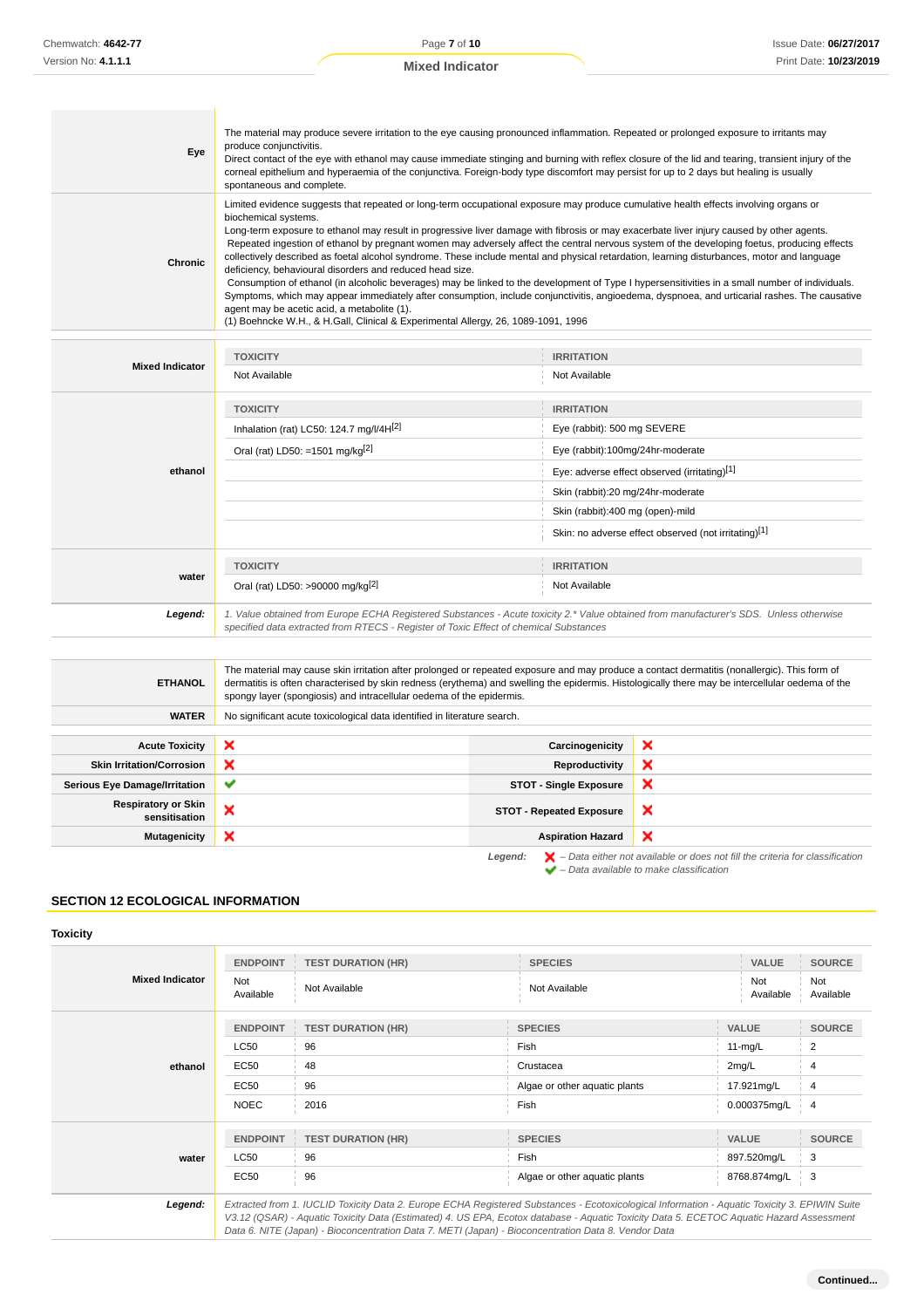## **DO NOT** discharge into sewer or waterways.

# **Persistence and degradability**

| Ingredient | Persistence: Water/Soil       | Persistence: Air              |  |
|------------|-------------------------------|-------------------------------|--|
| ethanol    | LOW (Half-life $= 2.17$ days) | LOW (Half-life $= 5.08$ days) |  |
| water      | LOW                           | LOW                           |  |

# **Bioaccumulative potential**

| Ingredient | <b>Bioaccumulation</b>  |
|------------|-------------------------|
| ethanol    | LOW (LogKOW = $-0.31$ ) |
| water      | LOW (LogKOW = $-1.38$ ) |

# **Mobility in soil**

| Ingredient | <b>Mobility</b>      |
|------------|----------------------|
| ethanol    | $HIGH (KOC = 1)$     |
| water      | LOW ( $KOC = 14.3$ ) |

# **SECTION 13 DISPOSAL CONSIDERATIONS**

## **Waste treatment methods**

| Consult State Land Waste Management Authority for disposal.<br><b>Product / Packaging disposal</b><br>Incinerate residue at an approved site.<br>Recycle containers if possible, or dispose of in an authorised landfill. |  | ▶ Consult manufacturer for recycling options and recycle where possible. |
|---------------------------------------------------------------------------------------------------------------------------------------------------------------------------------------------------------------------------|--|--------------------------------------------------------------------------|
|---------------------------------------------------------------------------------------------------------------------------------------------------------------------------------------------------------------------------|--|--------------------------------------------------------------------------|

## **SECTION 14 TRANSPORT INFORMATION**

#### **Labels Required**

| Marine Pollutant NO |  |
|---------------------|--|
| HAZCHEM 2Y          |  |

## **Land transport (ADG)**

| UN number                    | 1170                                                                 |  |  |
|------------------------------|----------------------------------------------------------------------|--|--|
| UN proper shipping name      | ETHANOL (ETHYL ALCOHOL) or ETHANOL SOLUTION (ETHYL ALCOHOL SOLUTION) |  |  |
| Transport hazard class(es)   | Class<br>Subrisk<br>Not Applicable                                   |  |  |
| Packing group                | Ш                                                                    |  |  |
| <b>Environmental hazard</b>  | Not Applicable                                                       |  |  |
| Special precautions for user | Special provisions<br>144 223<br>5L<br>Limited quantity              |  |  |

## **Air transport (ICAO-IATA / DGR)**

| UN number                    | 1170                                                                                                                               |                           |                                    |  |
|------------------------------|------------------------------------------------------------------------------------------------------------------------------------|---------------------------|------------------------------------|--|
| UN proper shipping name      | Ethanol or Ethanol. Solution                                                                                                       |                           |                                    |  |
| Transport hazard class(es)   | <b>ICAO/IATA Class</b><br>ICAO / IATA Subrisk<br><b>ERG Code</b>                                                                   | 3<br>Not Applicable<br>3L |                                    |  |
| Packing group                | $\mathbf{III}$                                                                                                                     |                           |                                    |  |
| <b>Environmental hazard</b>  | Not Applicable                                                                                                                     |                           |                                    |  |
| Special precautions for user | Special provisions<br>Cargo Only Packing Instructions<br>Cargo Only Maximum Qty / Pack<br>Passenger and Cargo Packing Instructions |                           | A3 A58 A180<br>366<br>220 L<br>355 |  |
|                              | Passenger and Cargo Maximum Qty / Pack                                                                                             |                           | 60L                                |  |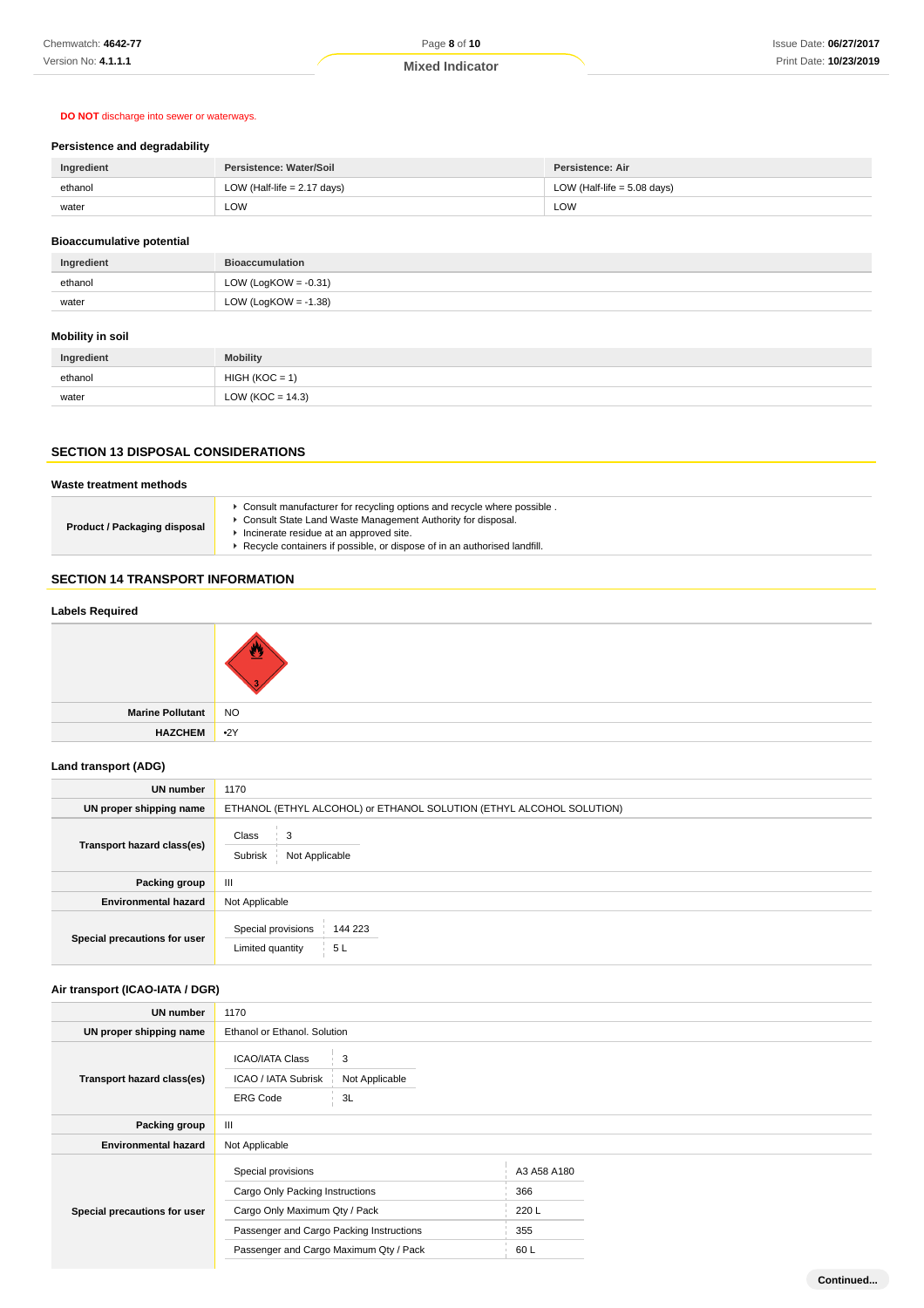| Passenger and Cargo Limited Quantity Packing Instructions   Y344 |                 |
|------------------------------------------------------------------|-----------------|
| Passenger and Cargo Limited Maximum Qty / Pack                   | 10 <sub>L</sub> |

#### **Sea transport (IMDG-Code / GGVSee)**

| <b>UN number</b>             | 1170                                                                                                  |  |  |
|------------------------------|-------------------------------------------------------------------------------------------------------|--|--|
| UN proper shipping name      | ETHANOL (ETHYL ALCOHOL) or ETHANOL SOLUTION (ETHYL ALCOHOL SOLUTION)                                  |  |  |
| Transport hazard class(es)   | <b>IMDG Class</b><br>3<br><b>IMDG Subrisk</b><br>Not Applicable                                       |  |  |
| Packing group                | Ш                                                                                                     |  |  |
| <b>Environmental hazard</b>  | Not Applicable                                                                                        |  |  |
| Special precautions for user | $F-E$ , S-D<br><b>EMS Number</b><br>Special provisions<br>144 223<br><b>Limited Quantities</b><br>5 L |  |  |

#### **Transport in bulk according to Annex II of MARPOL and the IBC code**

Not Applicable

## **SECTION 15 REGULATORY INFORMATION**

#### **Safety, health and environmental regulations / legislation specific for the substance or mixture**

#### **ETHANOL IS FOUND ON THE FOLLOWING REGULATORY LISTS**

Australia Dangerous Goods Code (ADG Code) - Dangerous Goods List Australia Dangerous Goods Code (ADG Code) - List of Emergency Action Codes

Australia Exposure Standards

Australia Hazardous Chemical Information System (HCIS) - Hazardous Chemicals

Australia Inventory of Chemical Substances (AICS)

Australia Standard for the Uniform Scheduling of Medicines and Poisons (SUSMP) - Appendix B (Part 3)

GESAMP/EHS Composite List - GESAMP Hazard Profiles

IMO IBC Code Chapter 17: Summary of minimum requirements

**WATER IS FOUND ON THE FOLLOWING REGULATORY LISTS**

IMO Provisional Categorization of Liquid Substances - List 3: (Trade-named) mixtures containing at least 99% by weight of components already assessed by IMO, presenting safety hazards International Air Transport Association (IATA) Dangerous Goods Regulations International Maritime Dangerous Goods Requirements (IMDG Code) United Nations Recommendations on the Transport of Dangerous Goods Model

IMO Provisional Categorization of Liquid Substances - List 2: Pollutant only mixtures containing at least 99% by weight of components already assessed by IMO

IMO IBC Code Chapter 18: List of products to which the Code does not apply

IMO MARPOL 73/78 (Annex II) - List of Other Liquid Substances

Australia Inventory of Chemical Substances (AICS) **IMO IBC Code Chapter 18: List of products to which the Code does not apply** 

#### **National Inventory Status**

| <b>National Inventory</b>     | <b>Status</b>                                                                                                                                                                                            |
|-------------------------------|----------------------------------------------------------------------------------------------------------------------------------------------------------------------------------------------------------|
| Australia - AICS              | Yes                                                                                                                                                                                                      |
| Canada - DSL                  | Yes                                                                                                                                                                                                      |
| Canada - NDSL                 | No (ethanol; water)                                                                                                                                                                                      |
| China - IECSC                 | Yes                                                                                                                                                                                                      |
| Europe - EINEC / ELINCS / NLP | Yes                                                                                                                                                                                                      |
| Japan - ENCS                  | Yes                                                                                                                                                                                                      |
| Korea - KECI                  | Yes                                                                                                                                                                                                      |
| New Zealand - NZIoC           | Yes                                                                                                                                                                                                      |
| Philippines - PICCS           | Yes                                                                                                                                                                                                      |
| <b>USA - TSCA</b>             | Yes                                                                                                                                                                                                      |
| Taiwan - TCSI                 | Yes                                                                                                                                                                                                      |
| Mexico - INSQ                 | Yes                                                                                                                                                                                                      |
| Vietnam - NCI                 | Yes                                                                                                                                                                                                      |
| Russia - ARIPS                | Yes                                                                                                                                                                                                      |
| Legend:                       | Yes = All CAS declared ingredients are on the inventory<br>No = One or more of the CAS listed ingredients are not on the inventory and are not exempt from listing(see specific ingredients in brackets) |

Regulations

#### **SECTION 16 OTHER INFORMATION**

| <br>ገፎ |
|--------|
|        |

#### **SDS Version Summary**

| Version | <b>Issue Date</b> | <b>Sections Updated</b>      |
|---------|-------------------|------------------------------|
| 3.1.1.1 | 08/19/2005        | Storage (suitable container) |